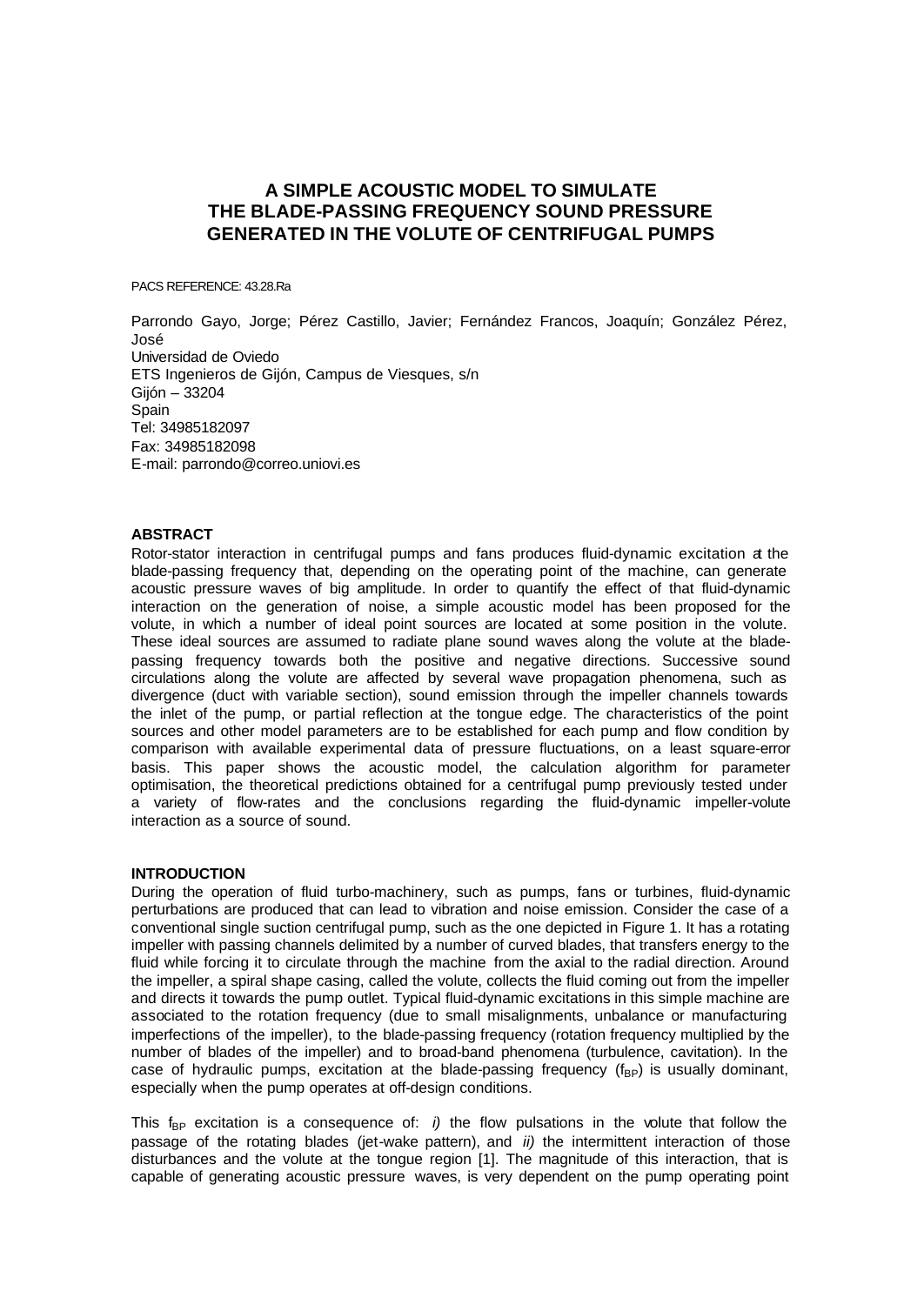

Figure 1. Centrifugal pump scheme.

[2] and on the geometry of the tongue region [3]. Since the vibration and noise levels induced by the phenomenon may become excessive under certain conditions, a low  $f_{BP}$ excitation constitutes a design objective, and there is interest in knowledge of the phenomenon and in prediction tools.

This paper presents a methodology to characterise, and even quantify, the effect of the fluid-dynamic bladetongue interaction on the sound produced at  $f_{BP}$ . The procedure is based on a simple acoustic simulation of the pump, by imposing ideal point sources at some locations in the

volute. The main parameters of the model (like position, amplitude and phase delay of each source) are to be identified by comparison between the predicted sound field and the experimental data available for each given pump and flow condition. This paper shows the basis of the acoustic model and the results obtained when applying the methodology to a conventional centrifugal pump with a non-dimensional specific speed of 0.48, previously tested in a laboratory set-up [4].

#### **ACOUSTIC MODEL**

The available experimental data suggest that the unsteady pressure field ( $f_{BP}$  component) in the volute of centrifugal pumps results from the combination of:

*i*) The hydraulic disturbances (jet-wake pattern of the flow behind the blades trailing edge) associated to the continuous blade rotation around the volute. In general these disturbances only affect a small region of the volute around the trailing edge of each blade, and so they may be considered to propagate along the volute at the speed of rotation of the pump (only in the positive direction).

*ii)* The intermittent pulsations produced from the interaction of the blade hydraulic disturbances and the volute, when a blade is passing in front of the tongue of the volute (zone of minimum gap between impeller and volute). These pulsations do generate acoustic pressure waves that propagate through the pump towards both inlet and outlet.

In order to study those two components, a simple acoustic model was considered for the volute, in which the interaction between the rotating jet-wake pattern behind the blades and the volute tongue is simulated by means of a number of ideal point sources. Each of these sources, located at some given position in the volute, is assumed to radiate plane sound waves (at  $f_{\text{BP}}$ ) along the volute, both towards the direction of impeller rotation (positive) and towards the opposite direction (negative). The assumption of plane sound waves is realistic for the typical centrifugal pumps, because the wave-lengths associated to  $_{\text{BP}}$  are usually one or two orders of magnitude greater than the dimension of the volute cross-section. Successive sound circulations along the volute are affected by: *i)* divergence, since the section of the volute increases linearly from the tongue to the exit conduit; *ii)* sound emission through the impeller channels towards the inlet of the pump; *iii)* partial reflection at the tongue edge for waves travelling in the negative direction, due to the abrupt increment in cross-section; and *iv)* sound emission through the outlet pipe for waves arriving at the exit of the volute. No incident sound was considered coming from either the inlet or the outlet pipes of the pump.

Consider one ideal source F located at the angular position  $\varphi_F$  (Figure 2), emitting harmonic sound at  $f_{BP}$  with a source pressure amplitude  $P_F$  and a relative time phase delay  $\hat{a}$ . The sound transmitted from that source to another location at angular position  $\varphi$  can be calculated as:

$$
p(\varphi, t) = P_F \left( \frac{S_{\varphi}}{S_F} \right)^{\alpha} \cdot e^{-j \left( \dot{u} \, t - k \left| \varphi - \varphi_F \right| - \hat{a}_F \right)} \tag{1}
$$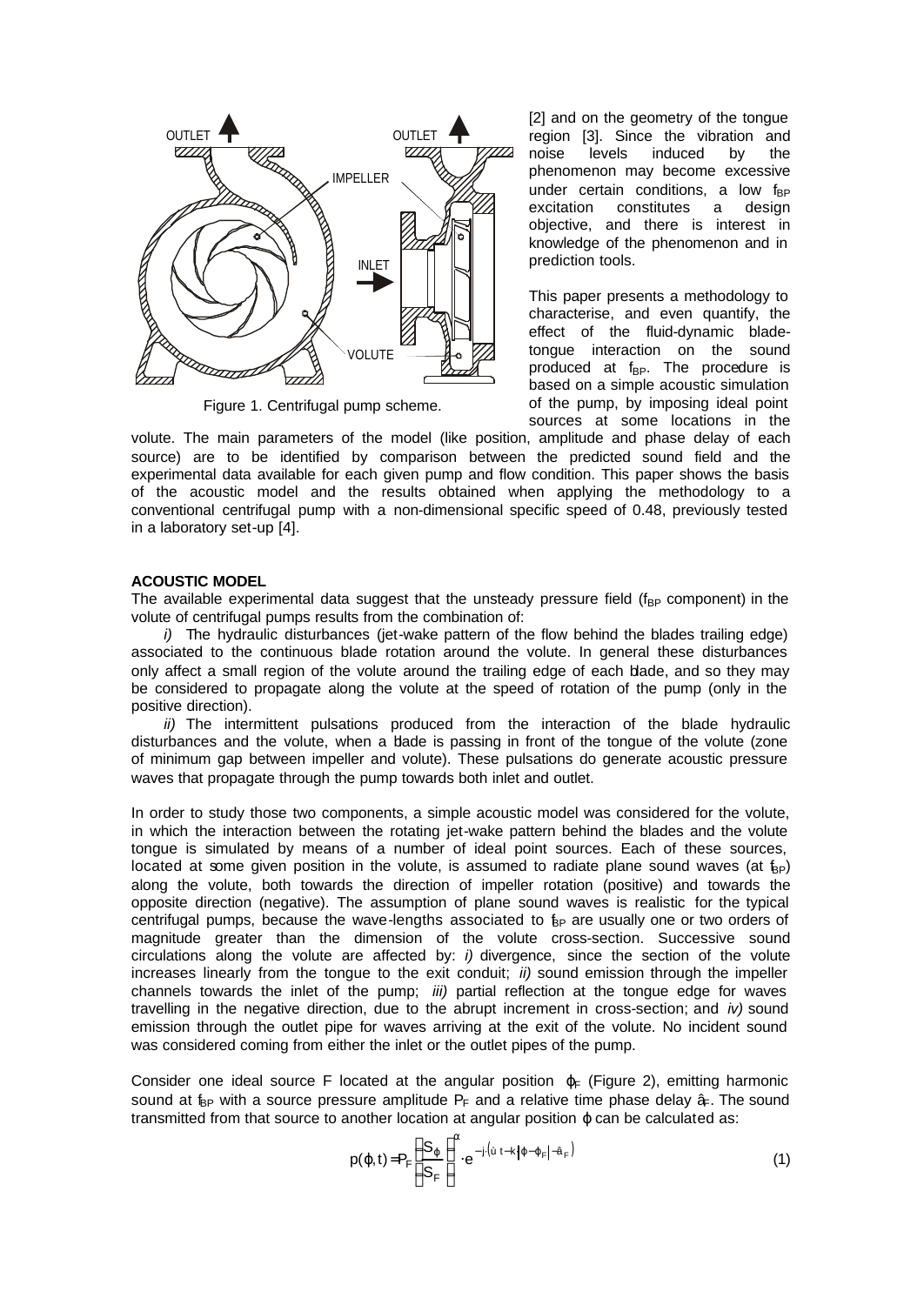

Figure 2. Test pump with one ideal acoustic source **F** at position  $ω=ω<sub>F</sub>$ . radiating sound along the volute.

where  $\omega=2\pi f_{\rm BP}$ , j= $\sqrt{-1}$ , S<sub>F</sub> and S<sub>φ</sub> are the volute cross-sections at angular positions  $\varphi_F$  and  $\varphi$ respectively, and k is the angular wave number, which is equivalent to the conventional wave number but relative to angular distances rather than linear  $(k=$ number of waves per radian).

If the sound energy propagated along the volute conduit was constant then the pressure along the volute would be proportional to the square root of the volute cross-section, i.e.,  $\alpha=0.5$  in equation (1). However that is not the case because some sound energy is continuously 'lost' or emitted through the impeller channels towards the impeller inlet. At this position part of the incident sound waves are reflected back towards the volute (with about 180º of phase shift), due to the abrupt increment in cross-section. The net proportion of sound energy emitted through the impeller depends on the acoustic impedance of the channels. The effect on the amplitude pressure

evolution along the volute is that the exponent  $\alpha$  has to be either increased (positive propagation) or decreased (negative propagation) from the value 0.5 in a certain amount  $k$ : á=−(0.5+k<sub>E</sub>) for φ≥φ<sub>F</sub> and á=0.5−k<sub>E</sub> for φ<φ<sub>F</sub>, with k<sub>E</sub>>0.

Eventually the sound radiated by the source F will reach the tongue edge, either from the positive or the negative directions. If the sound is propagating along the positive direction, at the tongue edge most of the sound energy will be directed towards the pump outlet, and only a small fraction, proportional to the ratio of volute cross-sections at both sides of the tongue edge, will continue for a new circulation along the positive direction. This re-circulation can be simulated by means of a new virtual source, located at the tongue edge  $(p=0)$ , with a source pressure equal to the pressure of the incident wave. This virtual source radiates sound only towards the positive direction, since no sound reflection occurs for this case.

On the contrary, the sound waves that arrive at the tongue edge from the negative direction, encounter an abrupt increment in volute cross-section, from the minimum value  $S<sub>0</sub>$  (for  $\omega=0$ ) to the maximum value  $S_{2\pi}$  (for  $\varphi=2\pi$ ). In such a situation, part of the incident sound energy is transmitted through the gap, and the rest is reflected back from the tongue edge. Under ideal conditions, the fraction of incident pressure amplitude that becomes reflected may be shown to be  $k_R=(S_0-S_{2\pi})/(S_0+S_{2\pi})$ , whereas the fraction of transmitted pressure amplitude is  $k_T=k_R+1$  (see for instance [5]). Since  $S_0 < S_{2\pi}$ , the sign of  $k_R$  is negative, which means a phase delay of 180<sup>o</sup> in the reflected waves with respect to the incident sound. The new circulations of the sound transmitted in the negative direction, and of the sound reflected back towards the positive direction, can be simulated by two new virtual sound sources located at  $φ=0$ , with pressure amplitudes related to the incident pressure amplitude by coefficients  $k_R$  and  $k_T$ .

In summary, the resulting pressure field  $p(\varphi, t)$  at the blade-passing frequency due to N ideal sound sources, both primary and secondary (virtual sources located at the tongue edge, i.e.  $\varphi_F=0$ ), can be modeled as:

$$
p(\varphi, t) = \sum_{F=1}^{N} \left[ P_F \left( \frac{S_{\varphi}}{S_F} \right)^{\alpha} e^{-j \left( \dot{u} t - k \left\{ \varphi - \varphi_F \right\} - \hat{a}_F \right)} \right] + P_B \cdot e^{-j \left( \dot{u} t - 7\varphi \right)} \tag{2}
$$

In equation (2), the term with the  $P_B$  pressure amplitude represents the contribution of the continuously rotating jet-wake pattern to the pressure fluctuation field (hydraulic contribution to the  $f_{BP}$  pressure field). The phase delay for this term is 0, which means that the phase delay  $\hat{a}_F$  of each source F is relative to the fluctuations associated to the blades motion. In order to keep a reasonable degree of simplicity for the model, the amplitude of the blade pressure fluctuations,  $P_B$ , was always considered uniform along the volute, regardless the pump flow-rate.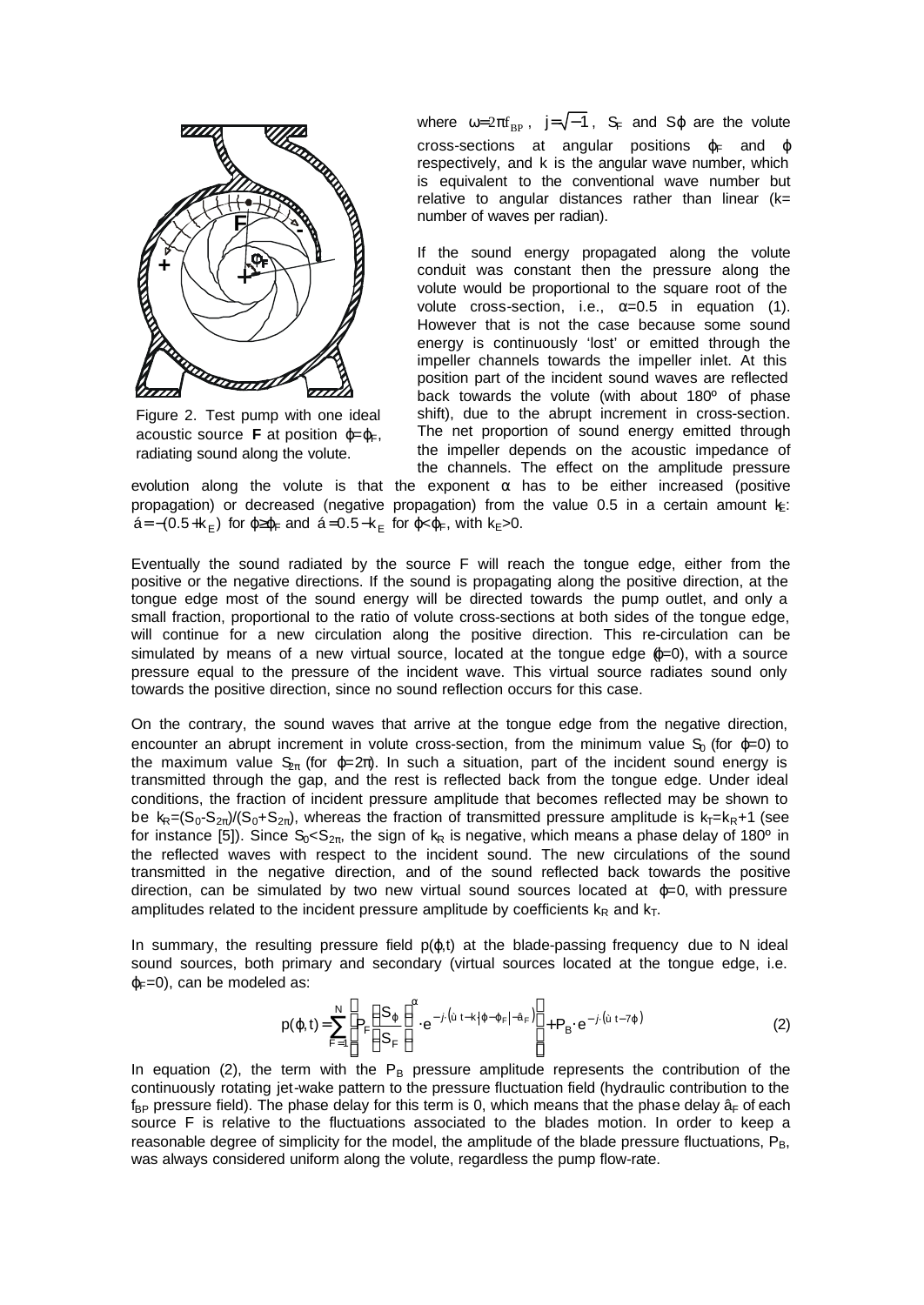#### **CALCULATION PROGRAM**

A special calculation algorithm was developed to compute the sound pressure field at  $f_{BP}$  in the volute of a centrifugal pump, based on the application of equation (2). The algorithm assumes the presence of some primary point sources characterised by source amplitude  $P_F$ , angular position  $\varphi$ <sub>F</sub> and time phase delay  $\hat{a}_F$ . In this algorithm the propagation of the sound waves is followed along the volute, and new virtual sound sources are generated when the waves encounter the tongue edge, either from the positive or the negative direction. This is an iterative process that finishes when the source amplitude of the new sources is sufficiently small.

In order to identify the model parameters (like the characteristics of the primary sources) corresponding to a given pump with available data of pressure fluctuations, the algorithm for pressure field calculation was incorporated in a program with a predictor-corrector algorithm.













Starting from an initial set of values for the model parameters, the program evaluates sequentially if a small modification in each of the parameters can reduce the sum of square errors between the model predictions and the experimental data. Calculations end when that error is a minimum, i.e., when no additional modification in any of the parameters leads to further error reduction.

The degree of correspondence achieved between predictions and measurements was evaluated by means of the determination coefficient  $R^2$ , defined as:

$$
R^{2}=1-\left(\sum_{i=1}^{N}(P_{i}-P(\varphi_{i}))^{2}\right)\bigg/\left(\sum_{i=1}^{N}(P_{i}-\overline{P})^{2}\right)
$$
(3)

where  $P_i$  is the amplitude of the pressure measured at position  $\varphi$ , P( $\varphi$ ) is the amplitude calculated from equation (2) and  $\overline{P}$  is the arithmetic average of the N experimental data. This statistical coefficient takes values between - and 1, the closer to one the better fitting. Bearing in mind that equation (2) assumes implicitly notorious simplifications (point sound sources, uniform distribution for  $P_B$ , simplified geometry...), an  $R^2$  coefficient of about 0.9 or greater may be considered satisfactory.

#### **RESULTS FOR TEST PUMP**

The methodology was applied to a conventional centrifugal pump, with single suction, volute casing and an impeller of 200 mm in diameter, with 7 blades of logarithmic profile. The gap between impeller and volute at the tongue edge was 10 mm (10% of radius). The pump was run in a laboratory hydraulic set-up at 1620 rpm, i.e., the blade-passing frequency was  $f_{BP}=189$  Hz. Performance measurements indicated a bestefficiency flow-rate  $Q_N = 0.0145$  m<sup>3</sup> for a head of 15.04 m (non-dimensional specific speed =0.48). This pump was instrumented with miniature piezoelectric pressure transducers distributed every 10º around the front side of the volute, at 2.5 mm from the impeller outlet. Pressure signals could be digitised and FFT processed to obtain the spectra of the pressure amplitude and of the relative phase delay along the volute, for any given flow-rate. These tests were conducted for 17 flowrates, ranging from 0 to 160% of the best efficiency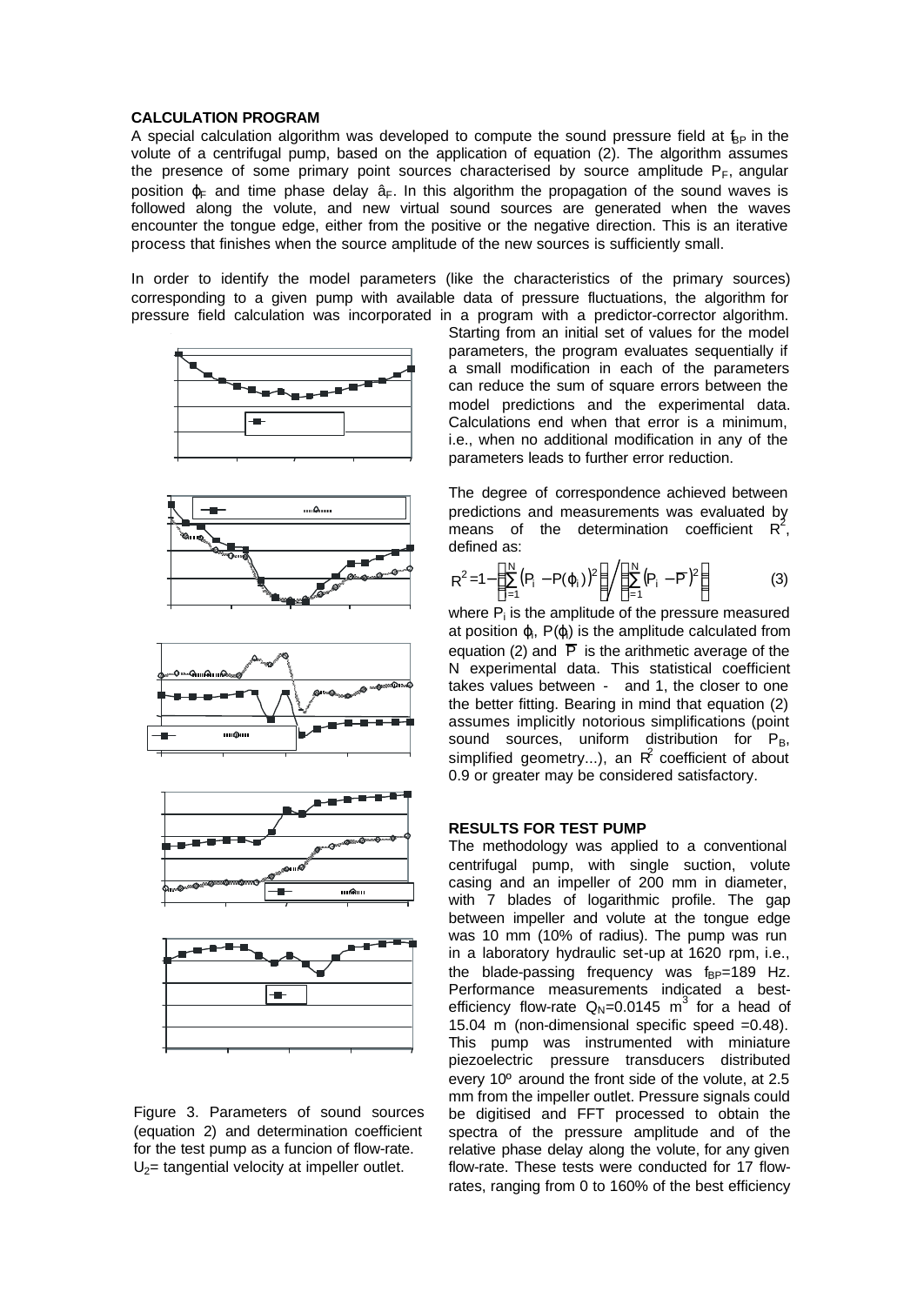

Figure 4. Comparison of the experimental and theoretical amplitude (zero-to-peak) of the pressure fluctuations coefficient at  $f_{\text{BP}}$  for several flow-rates.

flow-rate  $Q_N$ . Details of the pump geometry, hydraulic set-up, experimental procedure, instrumentation, checks and results can be found in [4].

The experimental data obtained suggested to consider not one but two different (independent) primary sources in the volute for the simple acoustic model simulations. Their pressure amplitude  $(P_1, P_2)$ , peripheral position ( $\ddot{o}_1$ ,  $\ddot{o}_2$ ) and time phase delay ( $\hat{a}_1$ ,  $\hat{a}_2$ ), plus the blade pressure amplitude  $P_B$ , were estimated for each of the 17 flow-rates tested by means of the calculation program described above. Figure 3 presents the different model parameters obtained for each flow-rate, as well as the statistical determination coefficient,  $R^2$ (the pressure amplitudes are expressed in terms of zeroto-peak values, normalised by the dynamic pressure for the impeller tangential velocity). In all cases the angular wave number was  $k=0.089$  rad<sup>-1</sup>, the reflection coefficient was  $k_R$ =-0.90 and the emission coefficient through impeller was  $k<sub>E</sub>=2.0$ . Figure 4 shows the estimated spatial distributions of the normalised zero-to-peak pressure amplitude with the corresponding experimental data for several flow-rates.

As expected, the pressure amplitudes of both sound sources  $(P_1$  and  $P_2$ ) happen to be large at off-design conditions, thus indicating a strong blade-tongue interaction. Their order of magnitude is up to more than 10 times larger than the order of the blade amplitude fluctuation  $P_B$ . Also, they are two or three times greater than the maximum pressure amplitude measured for the respective flowrate. For the best efficiency flow-rate region, on the contrary,  $P_1$  and  $P_2$  are very low, because for such range the on-coming flowrate is expected to distribute regularly around the tongue, producing little disturbance, and thus the determination coefficients  $R^2$ obtained with this model are rather poor.

For all flow-rates, the angular positions  $\ddot{o}_1$  and  $\ddot{o}_2$  estimated for the two primary sound sources are located in the first quadrant, close to the tongue edge, with a difference between them of about 20º and 30º for small and big flow-rates respectively. Also, the amplitude  $P_2$ is between  $70\%$  and 100% of  $P_1$ , and the phase delays  $\hat{a}_1$  and  $\hat{a}_2$  are about 180 $\textdegree$  shifted from each other for both small and big flowrates. All this suggests that the second sound source may actually result from the sound emission of the former along the adjacent impeller channel, followed by a negative